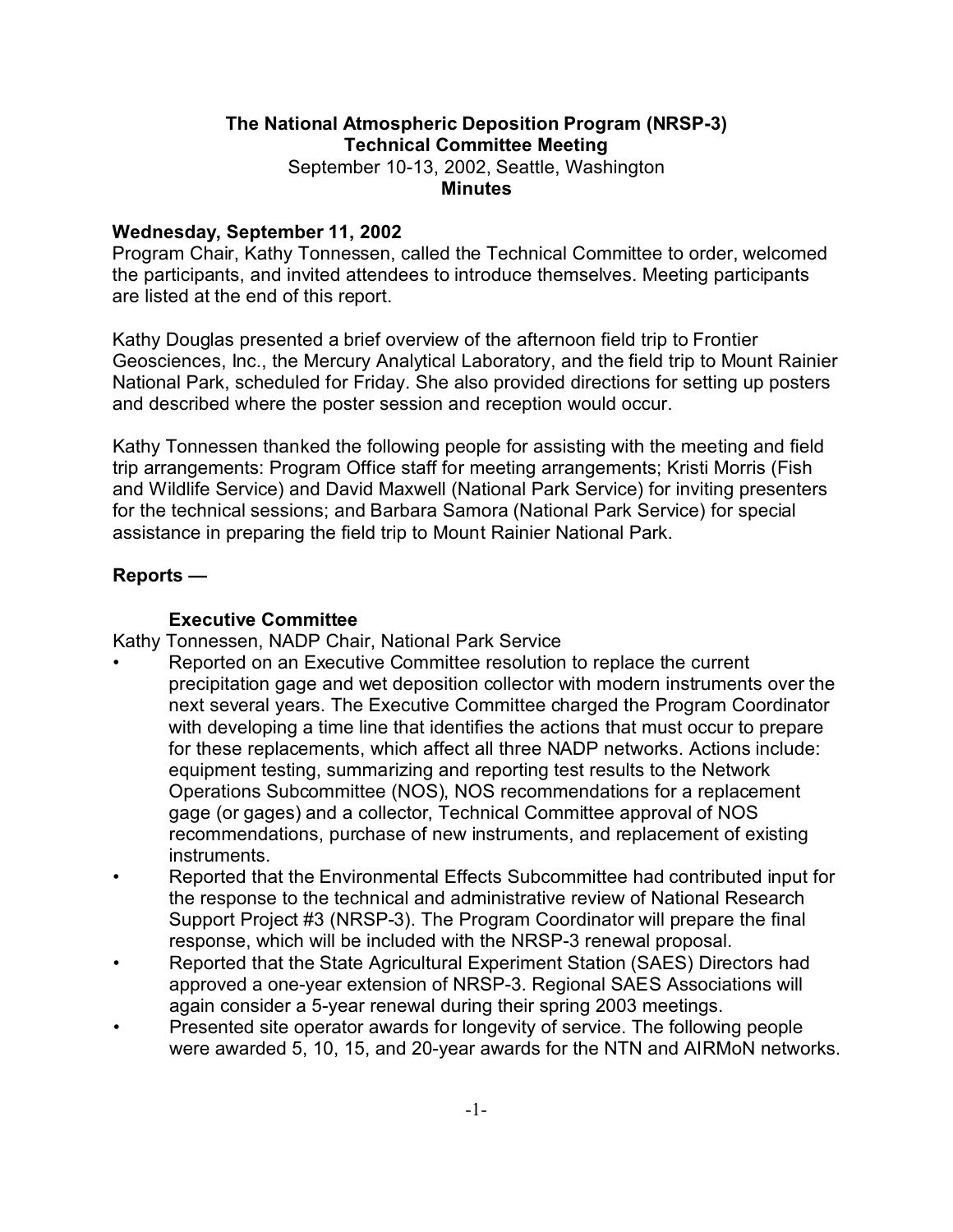#### *5-Year Awards (paper certificate)*

| <b>Site</b>                            | Name               | <b>Wet Start</b> | Agency                                |
|----------------------------------------|--------------------|------------------|---------------------------------------|
| CA42-Tanbark Flat                      | Mike Oxford        | 011282           | <b>USDA-Forest Service</b>            |
| CO01-Las Animas Fish Hatchery          | Nick Young         | 100483           | <b>USGS</b>                           |
| MI98-Raco                              | Patty Ver Wiebe    | 050184           | <b>EPA-Clean Air Markets Division</b> |
| MT00-Little Big Horn Battlefield       | Wayne Not Afraid   | 071384           | <b>USGS</b>                           |
| MT98-Havre Experiment Station          | Jeff Whitmas       | 073085           | <b>USGS</b>                           |
| <b>OR09-Silver Lake Ranger Station</b> | <b>Rick Elston</b> | 082383           | <b>USGS</b>                           |
| PA72-Milford                           | Lynn Dennis        | 122783           | <b>USDA-Forest Service</b>            |
| VT99-Underhill                         | Miriam Pendleton   | 061284           | <b>USGS</b>                           |
| WI36-Trout Lake                        | Barbara Reinecke   | 012280           | Wisconsin Dept. of Natural Resources  |

### *10-Year Awards (5 x 7 plaque)*

| <b>Site</b>                             | Name                 | <b>Wet Start Agency</b> |                            |
|-----------------------------------------|----------------------|-------------------------|----------------------------|
| AK03-Denali National Park - Mt McKinley | Andrea Blakesley     | 061780                  | NPS-Air Resources Division |
| CO01-Las Animas Fish Hatchery           | Stan Green           | 100483                  | USGS                       |
| CO93-Buffalo Pass-Dry Lake              | Cap Kuney            | 101486                  | <b>USDA-Forest Service</b> |
| MA08-Quabbin Reservoir                  | Daniel Pepin         | 030582                  | NESCAUM                    |
| UT01-Logan                              | Zane Stephens        | 120683                  | <b>USGS</b>                |
| WV04-Babcock State Park                 | <b>Melvin Mathes</b> | 090683                  | <b>USGS</b>                |
| WY08-Yellowstone National Park-Tower    | Colette Daigle-Berg  | 060580                  | NPS-Air Resources Division |
| WY99-Newcastle                          | Rod Randall          | 081181                  | Bureau of Land Management  |

#### *15-Year Awards (8 x 10 plaque)*

| <b>Site</b>                         | Name                | <b>Wet Start Agency</b> |                                      |
|-------------------------------------|---------------------|-------------------------|--------------------------------------|
| FL41-Verna Well Field               | April Ammeson       | 082583                  | <b>USGS</b>                          |
| KS07-Farlington Fish Hatchery       | Dan Mosier II       | 032784                  | <b>USGS</b>                          |
| KS31-Konza Prairie                  | Rosemary Ramundo    | 081782                  | <b>SAES-Kansas State University</b>  |
| <b>KY22-Lilley Cornett Woods</b>    | <b>Robert Watts</b> | 090683                  | <b>NOAA-Air Resources Laboratory</b> |
| MT00-Little Big Horn Battlefield    | Les Frickle         | 071384                  | USGS                                 |
| NC25-Coweeta                        | Robert McCollum     | 070578                  | <b>USDA-Forest Service</b>           |
| OH71-Wooster                        | Cheryl Capek        | 092678                  | <b>USGS</b>                          |
| <b>TX56-LBJ National Grasslands</b> | Clyde Schoultz      | 092083                  | <b>USGS</b>                          |

### *20-Year Awards (lucite trophy)*

| <b>Site</b>            | Name                 | <b>Wet Start Agency</b> |      |
|------------------------|----------------------|-------------------------|------|
| MO05-University Forest | Jim and Sandy Joiner | 102781                  | USGS |

#### *AIRMoN 10-Year Awards (5 x7 plaque)*

| <b>Site</b>                  | Name        | Agency                        |
|------------------------------|-------------|-------------------------------|
| IL11-Bondville               | Mike Snider | NOAA-Air Resources Laboratory |
| NY67-Ithaca                  | Tom Butler  | NOAA-Air Resources Laboratory |
| TN00-Walker Branch Watershed | Mark Brewer | NOAA-Air Resources Laboratory |

# **Regional SAES Administrative Advisors**

Wayne Banwart, Lead Administrative Advisor, North Central Region

• Reported that the NRSP-3 had been extended for one year and that the proposal for a 5-year renewal would be re-submitted for SAES Directors consideration. The Program Coordinator will finalize the response to the NRSP-3 review panel's recommendations and include it with the updated renewal proposal. The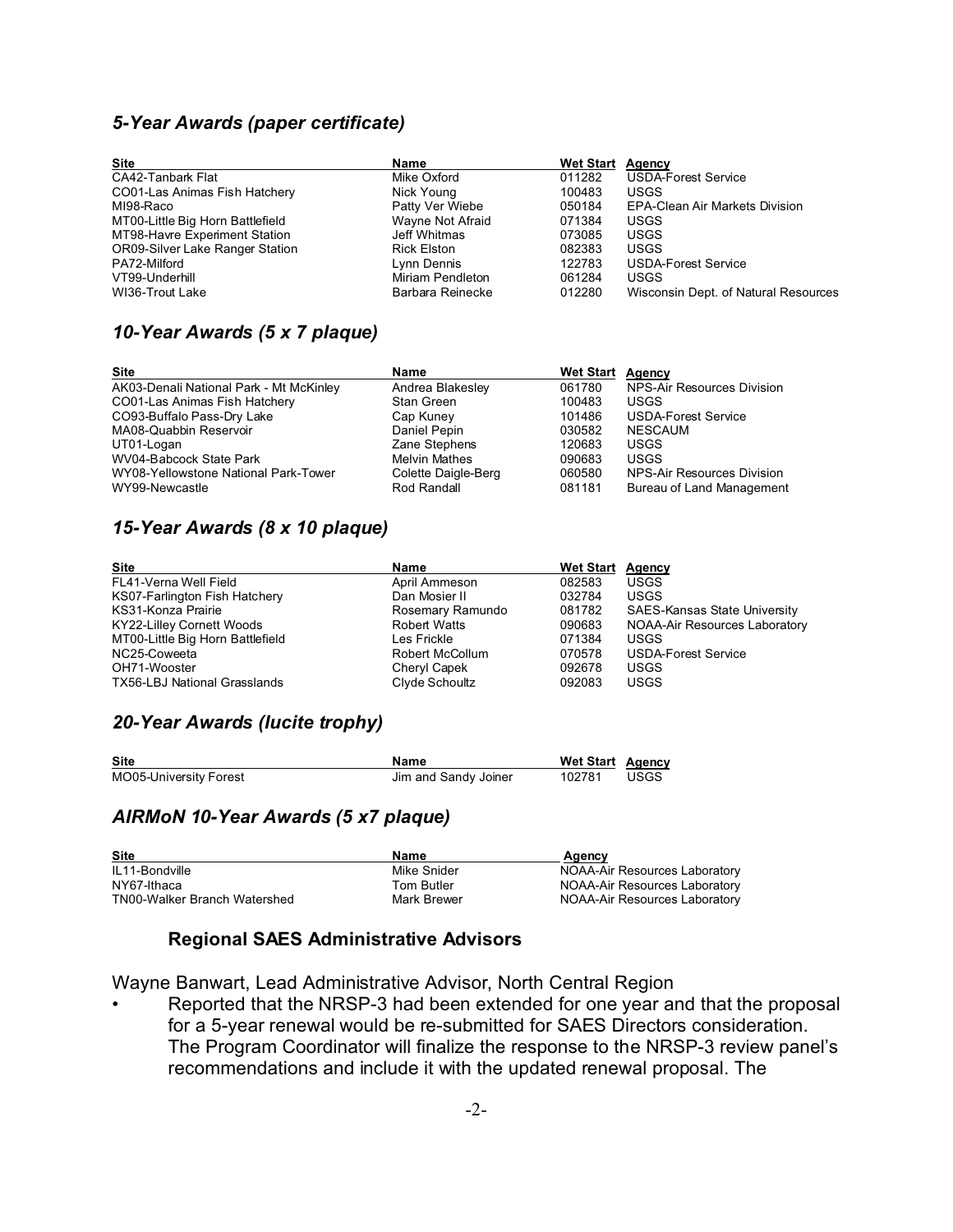Southern and Northeastern Regional SAES Directors have approved the renewal and the Western and North Cental regions are awaiting the response to the NRSP-3 review panel's recommendations before making their decision.

Don Snyder, Administrative Advisor, Western Region

• Reported that the Western Regional Directors approved the one-year extension. Although there is no apparent lack of commitment to NRSP-3 renewal in the West, the Directors will await the response to the review panel's recommendations before making any further decisions. It's good to note that NRSP-3 is the first national project to be considered for renewal in the new system.

Gerald Arkin, Administrative Advisor, Southern Region

- Reflected on his involvement with NRSP-3 as the Southern Regional Administrative Advisor ten years ago. He returns as the Southern Regional Advisor.
- Reported that NADP communications have grown enormously over the last ten years. The Informational and educational materials available on the Web site and in reports and brochures are excellent.
- Urged NADP to continue to emphasize communications to policy makers at federal agencies and to private sector (power company) representatives. These contacts need continuous attention.
- Offered a number of suggestions for the future: -consider how NADP might contribute to defense needs. -continue to seek long-term funding commitments that can sustain the program. -explore the establishment of a tax-free institute that could "partner" with the current program and receive monies from non-governmental organizations; these funds might be for new equipment or sustaining the program.

# **NTN Advisor, Mark Nilles, US Geological Survey (USGS)**

• Discussed the growth of NADP (NTN and MDN) and the successes of the cooperative effort involving federal agencies, SAES, universities, states, and others. The future success of NADP depends on

- co-location with other programs (e.g., Clean Air Status and Trends Network, National Dioxin Monitoring Network, climate network, USGS benchmark watershed monitoring program, National Park Service integrated monitoring program, etc.).

- sub-sampling, which expands the value of the network by leveraging new research opportunities for NADP's active and archival samples.

- continue to provide high-quality data in support of research on nitrogen species, reduced and oxidized, on estuaries, unmanaged forests, and pristine environments.

- provide data in support of animal agriculture issues and federal initiatives, such as the current Clear Skies Initiative, which proposes emissions reductions in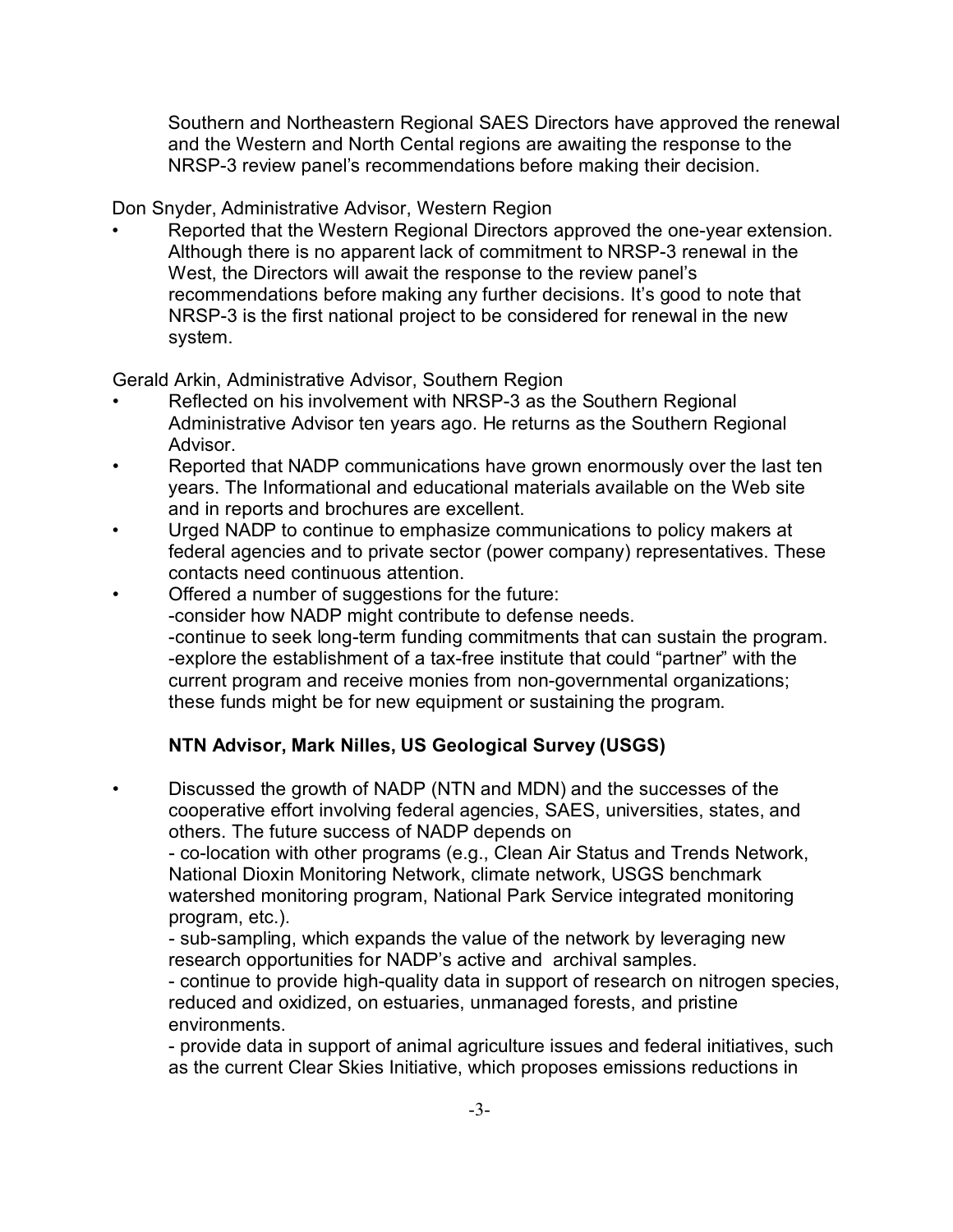sulfur oxides, nitrogen oxides, and mercury.

- continue to emphasize communications with our user base; continued demonstration that NADP data are used to address contemporary scientific and policy issues is a key to long-term success.

## **AIRMoN Advisor, Rick Artz, National Oceanic & Atmospheric Administration (NOAA)**

- NOAA support of AIRMoN-wet has remained stable for the last 10 years and the agency continues to be interested in wet and dry deposition measurements and in expanding deposition research efforts. Monies have not been adequate for increased research and some dry deposition sites have been terminated, leaving CASTNet fill the need for dry deposition measurements.
- Research on relaxed eddy accumulation methods for measuring dry deposition and on methods for dry deposition of mercury continues with the NOAA group at Oak Ridge.
- NOAA continues to be interested in source-receptor work and hopes to exploit the AIRMoN database for this in the future.
- The Florida Department of Natural Resources has decided to restore the monies for support of the Tampa Bay AIRMoN site. The reliability, quality, and accessibility of NADP data were key considerations in this decision.

# **MDN, Clyde Sweet, NADP Program Office**

• Reported on new and proposed MDN sites and on the network status:

- eastern third of the U.S. has much better coverage than elsewhere.

- MDN has several urban sites and data from urban and rural sites have been compared.

- two sites collect samples on a daily basis, following the AIRMoN sample collection schedule.

- 2001 data are available on the NADP Internet site and the HAL has delivered data through the first quarter of 2002 to the Program Office.

- A manuscript that summarizes the first five years of MDN data has been completed and will be submitted to the journal *Atmospheric Environment*.
- An audit of the MDN analytical laboratory, HAL, and an MDN training course are planned for 2003.
- The Program Office provided advice and assistance to the National Park Service and Tennessee Valley Authority on installing a DC-powered mercury collector at Clingman's Dome, a high-elevation site in Great Smoky Mountain National Park. This site will operate only during the warm season and data will be compared with data from the low-elevation MDN site at Elkmont, TN, also in the Park.
- The Council for Environmental Cooperation, a North American Free Trade Agreement-related group, and the MDN are cooperating with the Mexican government to establish two prototype MDN and NTN sites in Mexico. Although these sites will not join the NADP, the protocols for sampling and analysis will closely match those used in these NADP networks.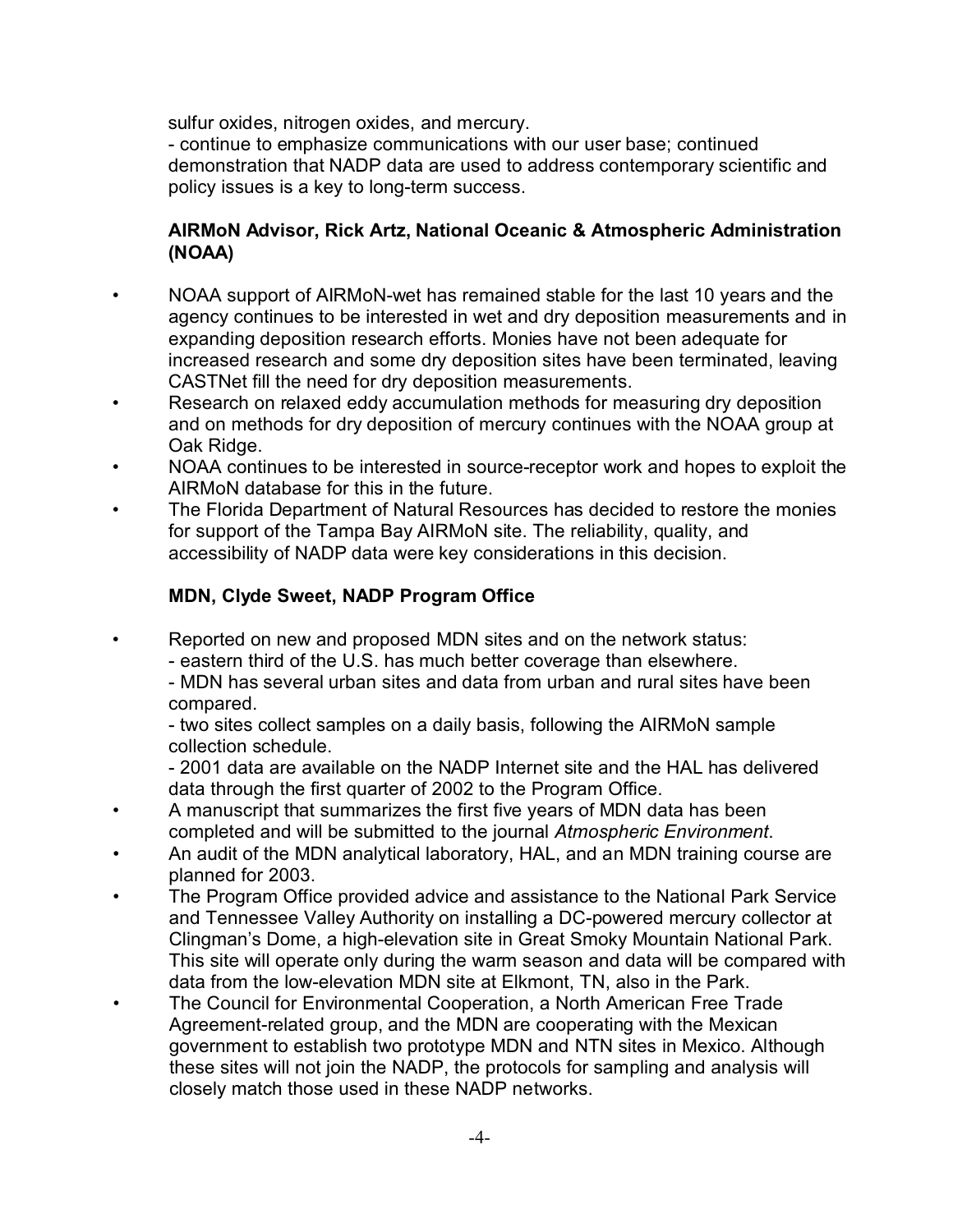## **Network Operations Subcommittee (NOS)**

Kristi Morris, NOS Chair, U.S. Fish & Wildlife Service

- Approved minutes of the Spring 2002 meeting.
- Assigned the NOS chair to oversee the Mercury Analytical Laboratory (HAL) audit in 2003 and every three years thereafter.
- Charged the Program Coordinator with pursuing the testing of PDA/Palm Pilot technology for data transfer from field sites to the CAL and HAL.
- Approved Carol Kendall's request to use NTN archival samples for nitrogen and oxygen isotope studies.
- Approved modification to the zero balance fine adjustment screw on the Belfort raingage.
- Elected Karen Harlin, CAL Director, as NOS secretary. 2002/2003 NOS officers are Mark Nilles, Chair, Natalie Latysh, Vice-Chair, and Karen Harlin, Secretary.
- Reported on actions and deliberations at the Spring 2002 meeting. At that meeting, there was a motion to terminate field pH and conductivity measurements. This motion failed by a narrow vote. The NOS Chair appointed an ad hoc committee, chaired by Chris Lehmann, to report on the value of field chemistry measurements. Chris presented the ad hoc committee's report to the NOS, and several additional motions followed. These are NOS motions that were made in relation to field chemistry:

- Move/Second/Pass - The Program Office shall produce a report that summarizes 25 years of field measurements for site operators and supervisors. - Move/Second/Fail - Eliminate field chemistry measurements in January 2003.

- Move/Second/Pass - Do not eliminate field chemistry measurements for the AIRMoN.

*Motion*: Gary Lear moved to eliminate NTN field chemistry measurements effective January 2003. Scott Dossett seconded.

*Discussion*: There was a question and discussion about differences between field and laboratory pH and conductance measurements. The discussion ranged from how pH differences varied by region to possible causes of the regional differences. In general, lab pH measurements tend to be higher than field measurements and so free acidity is lost. There was the suggestion that field chemistry measurements be continued at selected long-term(core) sites rather than at all sites. Related to this was the suggestion that the measurements be optional, so that long-term sites with an interest in continuing the measurements could do so. There was discussion about discontinuing the measurements so that monies spent on field chemistry could be re-directed to other more important activities. Questions were raised about the actual savings and there was a reminder that the NOS ad hoc committee had attempted to address many of these issues in its deliberations. There was a question about what data users are doing with the paired field and lab measurements. A survey indicated that 20 percent of people use only field chemistry measurements and that 45 percent use both measurements. Some respondents said they used the size of the differences to gauge the integrity or quality of the chemical concentrations for particular samples. It was pointed out that the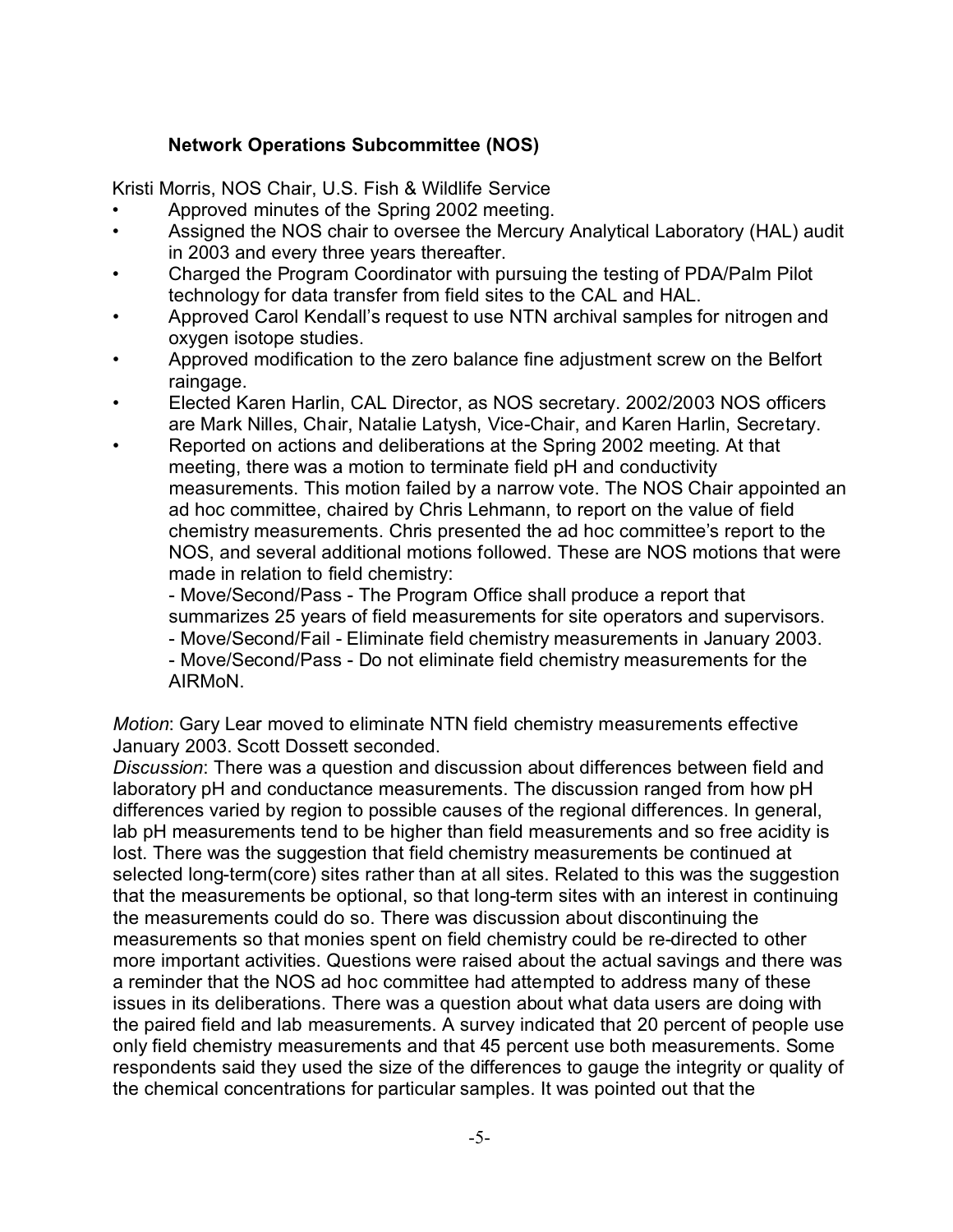differences observed in pH very likely are occurring in other constituents (e.g., ammonium) but that we don't "see" the impact of sample aging on these other constituents because we don't measure them. There also was discussion about how pH differences have changed over time in part because of improvements in sample handling procedures. One sponsoring agency representative suggested that continuing to spend monies on field chemistry measurements reduces sponsors' flexibility to devote resources to cost increases (e.g., higher mailing costs or operator expenses). This could jeopardize support for some existing sites. One researcher described how field pH measurements at a western site are used to document recent pH decreases. It was suggested that researchers could continue to remove sub-samples for this work, even if mandatory field pH measurements were discontinued. One researcher argued that field measurements must be continued because they document differences in field and laboratory measurements and scientists have not identified definitively the causes of these differences.

*Motion*: Gary Lear amended his original motion by stating that researchers at sites could continue to remove a sub-sample for field chemistry measurements but that the CAL would no longer support field measurements (i.e., no longer provide electrodes or calibration and QC solutions and no longer manage field chemistry data).

*Discussion*: There was clarification that the original motion had set January 2003 as the data when field chemistry measurements would be discontinued. Further discussion ensued that this allowed too little time to ensure that protocol changes could be written, approved, and communicated. The Chair closed the discussion and called for a clarification of the motion.

*Final Motion:* Gary Lear moved that support for NTN field chemistry measurements be discontinued as of October 1, 2003, and that site operators be permitted to remove a sub-sample for field chemistry measurements in support of on-site research. Scott Dossett seconded this new motion. This motion superseded the original motion. *Motion Failed.*

## **Environmental Effects Subcommittee (EES)**

John Sherwell, EES Chair, Maryland Department of Natural Resources

• Reported on several outreach ideas discussed during the EES meetings: - a mercury brochure, similar to the *Nitrogen in the Nation's Rain* brochure, is being planned; the Associate Coordinator for Toxics, Clyde Sweet, will prepare an outline and EES members will draft and review text.

- host a workshop that addresses long-term monitoring programs at a large national meeting, such as the American Chemical Society meeting.

- host an on-line forum, where atmospheric deposition data users and producers can exchange ideas, request information or assistance, and express data needs. • The EES discussed various network issues:

- total nitrogen is not routinely measured in regional or national networks and information on the wet deposition of organic nitrogen is sketchy, yet it may be important in affecting eutrophication in fresh and estuarine waters; similarly, total phosphorus is not routinely measured but may be important in fresh water systems. AIRMoN samples, which are refrigerated but not filtered, may be useful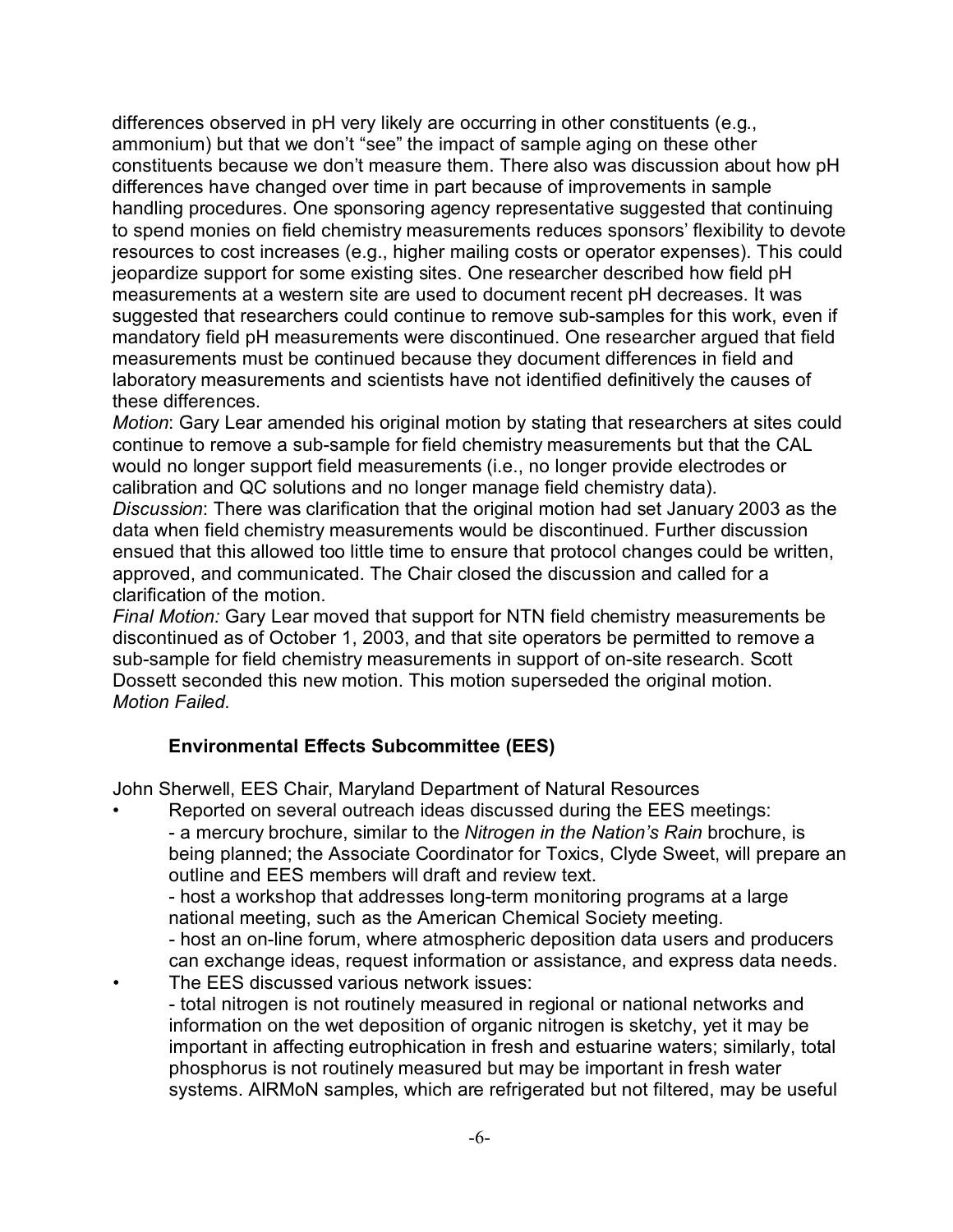in determining the amount of total nitrogen and phosphorus in wet deposition. - the number of investigators taking archival samples for isotopic measurements and the interest in deuterium and oxygen-18 measurements continue to grow; it may be time for NADP to consider making these measurements available as additions to the suite of inorganic measurements now reported.

- the EES is encouraged by efforts to identify *Bacillus anthracis* spores in NTN samples; measuring these spores in aerosol samples, for example at CASTNet or IMPROVE sites co-located with NTN sites, may help identify the source of this bacterium.

- the EES discussed improvements in MDN site coverage so that mercury isopleth maps could be generated; what's needed is a statistical design that would show where sites are most needed to reduce uncertainty in mercury concentration or deposition maps.

- a long-term goal is to develop spatially allocated total deposition, combining wet and dry deposition.

• Reported that EES members had some additional comments for the response to the NRSP-3 review panel's recommendations. Members were asked to send their comments to the Program Office in the next two weeks.

# **Data Management and Analysis Subcommittee (DMAS)**

Bob Larson, DMAS Chair, NADP Program Office

- officer structure of the DMAS was changed to include a chair and vicechair/secretary positions. For 2002/2003, Bob Larson is Chair and Chris Rogers is the Vice-chair/Secretary.
- discussed data audits and recommended that these become a routine part of the CAL and HAL audits, beginning with the HAL audit scheduled for 2003. The DMAS moved that the QA Manager audit recent MDN data by taking 5% of the fourth quarter 2002 and first quarter 2003 data, randomly selected, and track the data from field to the HAL to the Web; findings will be reported at the fall 2003 meeting. In addition, it was decided that 1996-2002 MDN data would be audited by performing a keystroke verification of data on the field form and checking these data against the MDN database.
- the HAL has not been entering and key-stroke verifying data from the field form, a practice routinely followed by the CAL. It was decided that the HAL should begin doing this by the fourth quarter of 2002. Computer programs necessary to do this will be prepared by the Program Office Data Manager, Bob Larson.
- NADP QA Manager Chris Lehmann gave a presentation on minimum reporting limits (MRLs). The DMAS tasked Chris with making a more detailed presentation on MRL criteria at its next meeting and recommending what criteria NADP should follow in setting MRLs.

*Motion:* All laboratory audits will include a data systems audit. Laboratory review teams will include two data system auditors, two analytical laboratory auditors, a team leader, and the QA manager. Van Bowersox seconded.

*Discussion:* There was a question about whether the data systems audit would include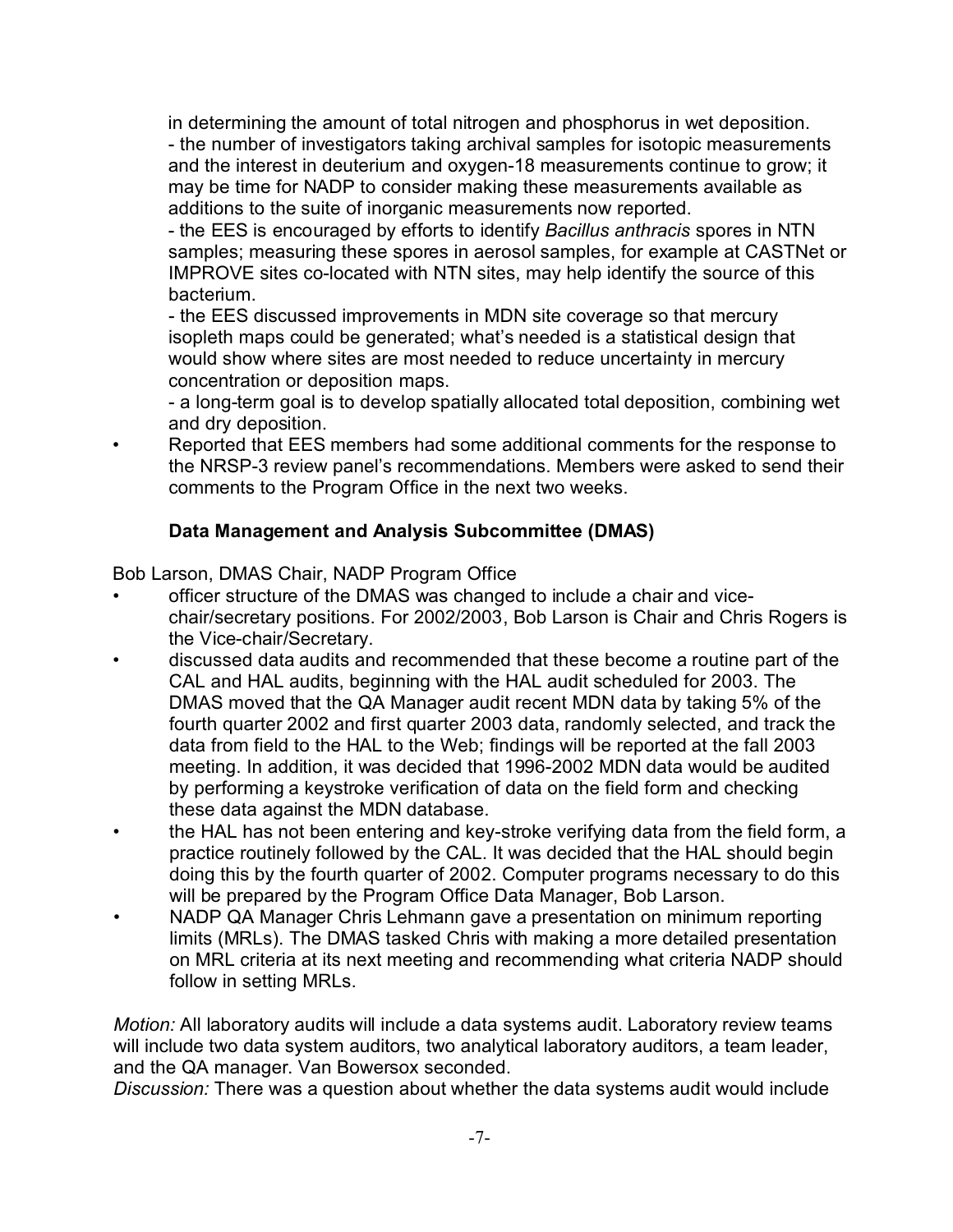data operations at the Program Office. The scope of the audit will include data management, analytical laboratory operations, and associated Program Office operations. Data review team members would be selected by the DMAS Chair and analytical team members by the NOS Chair. Each subcommittee would vote to accept the audit reports. This ne procedure will commence with the MDN 2003 audit. *Motion carried.* 

### **New Business —**

### **Nominating Committee**

Kathy Tonnessen, 2001/2002 NADP Chair, reported that the nominating committee (Kathy Tonnessen and Gary Lear) had recommended Cari Furiness, North Carolina State University, as 2002/2003 NADP Secretary. Cari agreed to accept this position, if elected. There were no additional nominees from the floor.

*Motion:* The nominating committee moved that Cari Furiness be 2002/2003 NADP Secretary.

*Motion carried.*

## **2003 Technical Committee Meeting**

Gary Lear, 2002/2003 NADP Vice Chair, U.S. Environmental Protection Agency.

- 2003 marks 25 years of NADP precipitation chemistry network operations, so the meeting will commemorate the long-term success of this cooperative program.
- A 3-day meeting that addresses how NADP and other long-term environmental measurement programs support policy decisions is being planned for Washington, D.C.; additional days may be added for an ammonia workshop.
- Scientists from the Hubbard Brook Experimental Forest, which celebrates its 40<sup>th</sup> anniversary, have been invited to participate.

### **Presentation by Ellis Cowling**

Ellis was Chair of the NADP from 1978 through 1983. He thanked and congratulated the NADP for its participation in the 2<sup>nd</sup> International Nitrogen Conference, which was held in Potomac, MD, in October 2001. He urged the group to pay special attention to Cari Furiness' presentation on the findings and recommendations from this conference. He recalled the Technical Committee meeting in St. Petersburg, FL, where he gave the presentation entitled *Twenty Years Down and a Century to Go.* Ellis urged the group to find a way to keep this program in existence. The NADP is extraordinarily important for this country because it provides the database that can help us understand how we affect our atmosphere, our oceans, and the nitrogen cycle. It is important for us to know what contributions agriculture makes to the reactive forms of nitrogen, which are growing in importance all over the world. The NADP is vitally important to the continuing awareness of the changes that humans are inducing in this continent and in other places around the world. Ellis praised NADP for running the most outstanding precipitation chemistry network in the world. He urged the group individually and collectively to examine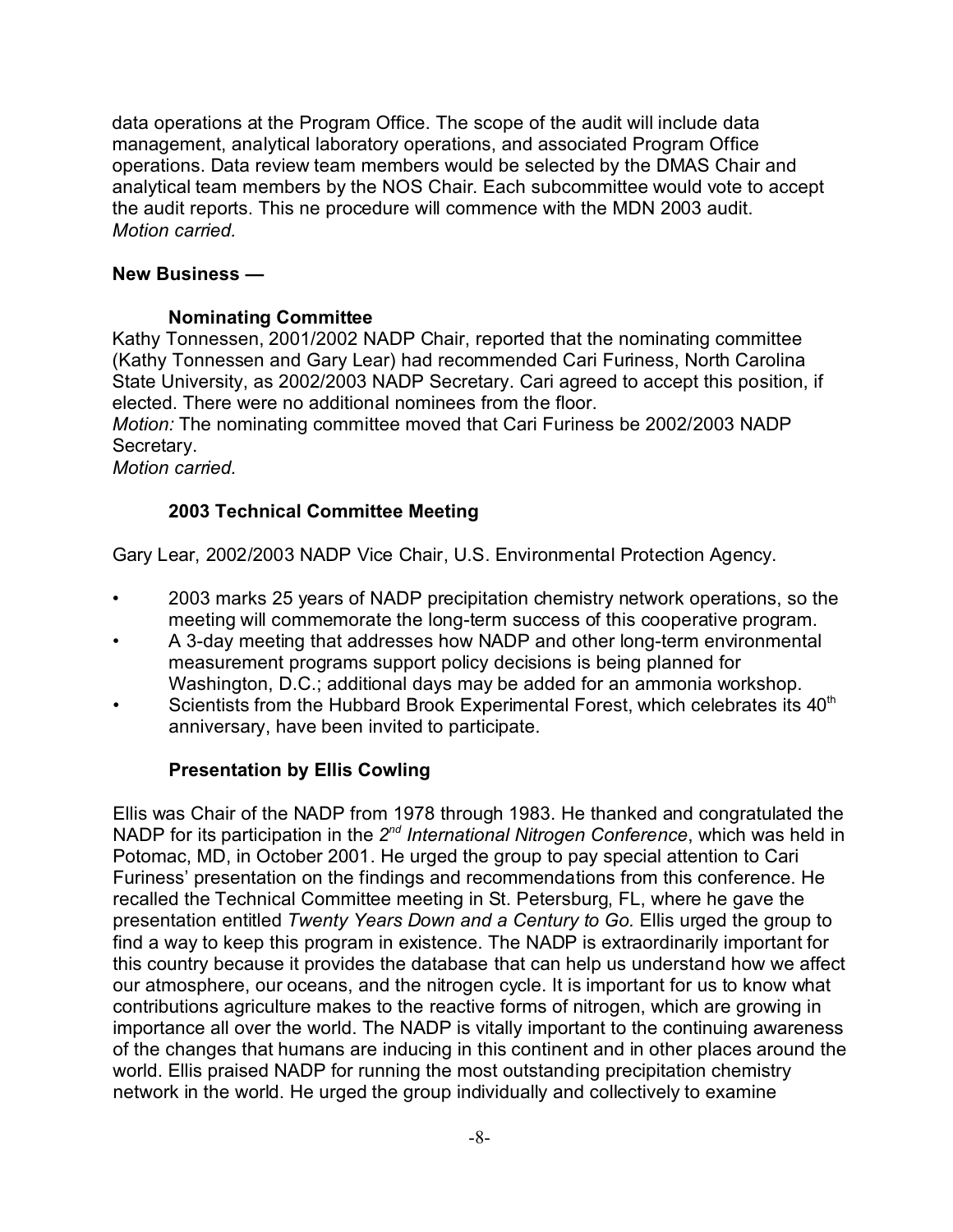everything that it does to find ways to make the program as stable as possible financially. He asked each person to be an ambassador for the NADP by taking the opportunity to advertise the program, its successes, and the many uses and users of the data. He reiterated the need for a rainy day fund and for designated state representatives that count it their business to ensure that there are plenty of satisfied customers all over the country that use these data to better understand what's happening and how it affects the ecosystems on which the quality of our lives depends.

# **Presentation by Van Bowersox**

Van Bowersox, NADP Coordinator, gave a presentation on NADP's vision statement. These are major points from his presentation.

- Remain one of the nation's premier research support projects.
- Sustain the long-term commitment of sponsors and operators and maintain and extend the high-quality data record. NADP is a cooperative research support project that receives support from federal, state, local, and tribal governments, universities, State Agricultural Experiment Stations, and non-governmental organizations.
- Serve scientists and educators by providing high-quality data and continue to do so in ways that meet user needs. The NADP Internet site has been enormously successful and now has more than a million hits per year. Users come from every state in the nation and every continent on earth except Antarctica. Sixty-two percent of the data users are using the data in support of research and the remainder is for educational purposes.
- Foster continued growth in use of the data; examples are

- *Inside Rain*, a curriculum based on NADP data and targeted for students in grades 9 to 12.

- 4 new college textbooks (ecosystems, geology, meteorology, chemistry) that use NADP data.

- 2 recent special issues of the journal Atmospheric Environment.
- approximately 50 journal articles per year that use NADP data.
- Support informed decisions on air quality issues and atmospheric chemistry, for example the administration's Clear Skies Initiative (which cites NADP data).
- Respond to emerging issues such as
	- stable isotope research using NTN archival samples.
	- mercury deposition.
	- total nitrogen and coastal eutrophication.
	- national security (biological agents, chemicals or radionuclides in precipitation).
- Update the NADP measurement system by replacing the precipitation gage and wet deposition collector with modern instruments.
- Better define the NADP data quality objectives.
- Continue to develop products that **meet user needs**.

NADP Chair, Kathy Tonnessen, adjourned the meeting at 10:00 a.m.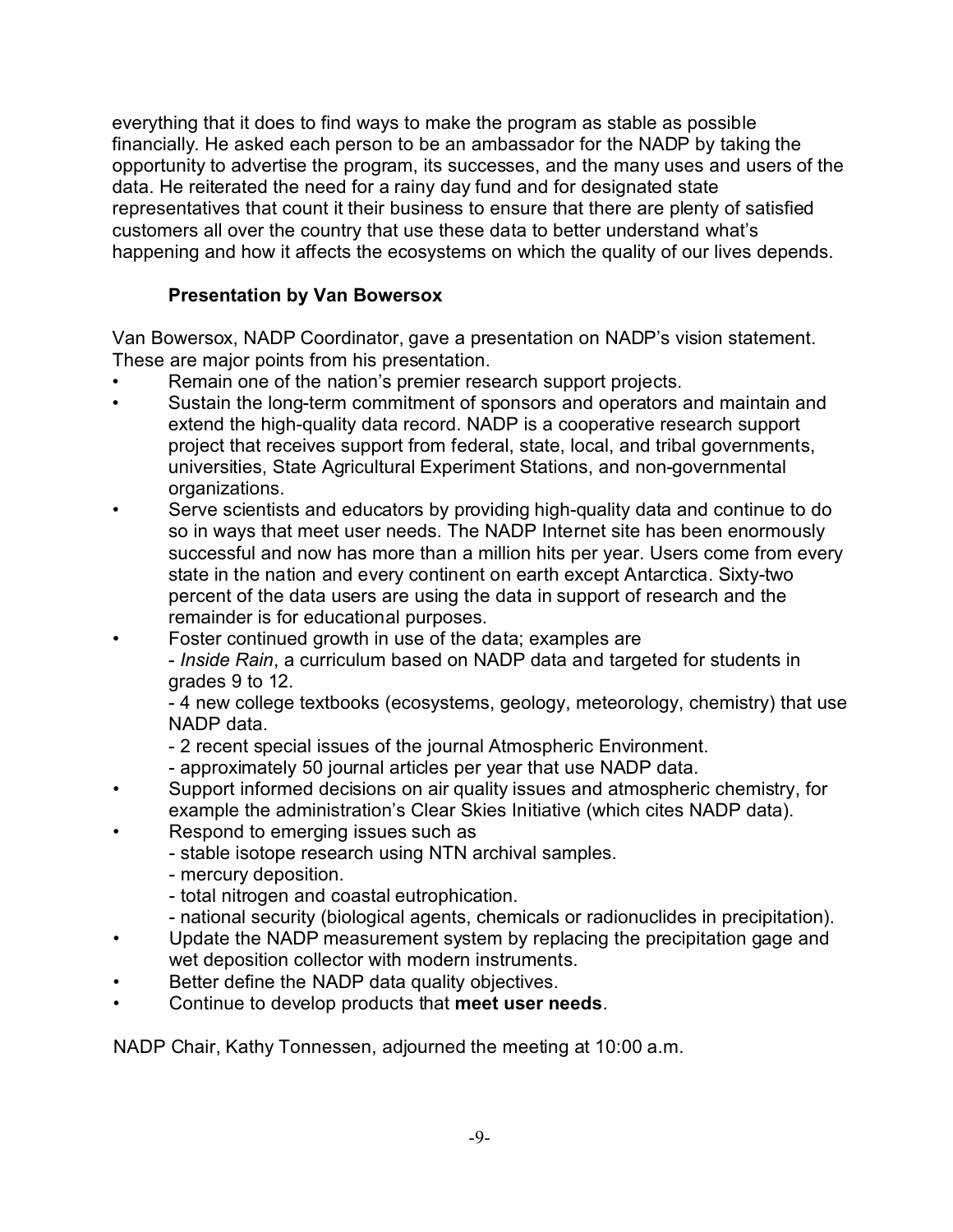#### **PARTICIPANT LIST**

| Cort Anastasio         | University of California-Davis                      |
|------------------------|-----------------------------------------------------|
| Gerald Arkin           | University of Georgia                               |
| <b>Richard Artz</b>    | <b>NOAA-Air Resources Laboratory</b>                |
| <b>Bill Baccus</b>     | National Park Service- Olympic National Park        |
| Robert Bachman         | USDA Forest Service                                 |
| Sue Bachman            | Illinois State Water Survey                         |
| Wayne L. Banwart       | University of Illinois                              |
| William Bauman III     | Yankee Environmental Systems                        |
| Jack Beach             | Con Systems Co. Inc.                                |
| Tamara Blett           | <b>National Park Service</b>                        |
| Van C. Bowersox        | Illinois State Water Survey                         |
| Steven Brown           | Sonoma Technology Inc                               |
| <b>Bob Brunette</b>    | <b>Frontier Geosciences</b>                         |
| Tom Butler             | <b>Cornell University</b>                           |
| Cara Casten            | Wyoming Department of Environmental Quality         |
| Daniel Corcoran        | <b>Frontier Geosciences</b>                         |
| Ellis Cowling          | North Carolina State University                     |
| <b>Brigita Demir</b>   | Illinois State Water Survey                         |
| <b>Scott Dossett</b>   | Illinois State Water Survey                         |
| Kathy Douglas          | Illinois State Water Survey                         |
| Rebecca Doyle          | National Park Service - Mount Rainier National Park |
| John Drese             |                                                     |
| Mark Dziadosz          | Dynamac Corp                                        |
|                        | Grand Traverse Band of Ottawa & Chippewa Indians    |
| <b>Scott Faller</b>    | U.S. Environmental Protection Agency                |
| Hans Friedli           | National Center of Atmospheric Research             |
| Cari Furiness          | North Carolina State University                     |
| <b>Richard Haeuber</b> | U.S. Environmental Protection Agency                |
| Karen Harlin           | Illinois State Water Survey                         |
| Eric Hebert            | Harding ESE Inc                                     |
| <b>Bruce Heise</b>     | <b>National Park Service</b>                        |
| Kemp Howell            | Harding ESE Inc                                     |
| Dan Jaffe              | University of Washington, Bothell                   |
| Andrew Johnson         | Maine Department of Environmental Protection        |
| Tom Jones              | Advanced Technology Systems, Inc                    |
| Carol Kendall          | U.S. Geological Survey                              |
| Dennis Lamb            | <b>Penn State University</b>                        |
| Bob Larson             | <b>Illinois State Survey</b>                        |
| Natalie Latysh         | U.S. Geological Survey                              |
| Gary Lear              | U.S. Environmental Protection Agency                |
|                        | Christopher Lehmann Illinois State Water Survey     |
| Kirsi Longley          | <b>Frontier Geosciences</b>                         |
| Amy Ludtke             | <b>U.S. Geological Survey</b>                       |
| Malcolm Lynch          | C.C. Lynch & Associates, Inc.                       |
| Madhav Machavaram      | Lawrence Berkeley National Laboratory               |
| Dave MacTavish         | <b>Environment Canada</b>                           |
| Lee Maull              | Dynamac Corporation                                 |
| David Maxwell          | <b>National Park Service</b>                        |
| Stephanie McAfee       | University of Washington                            |
| Mike McHale            | U.S. Geological Survey                              |
| Mark A. Mesarch        | University of Nebraska - Lincoln                    |
| Kristi Morris          | U.S. Fish & Wildlife Service                        |
| <b>Mark Nilles</b>     | U.S. Geological Survey                              |
| Susan O'Neill          | <b>USDA Forest Service</b>                          |
| Sylvia Oliva           | Mesa Verde National Park                            |